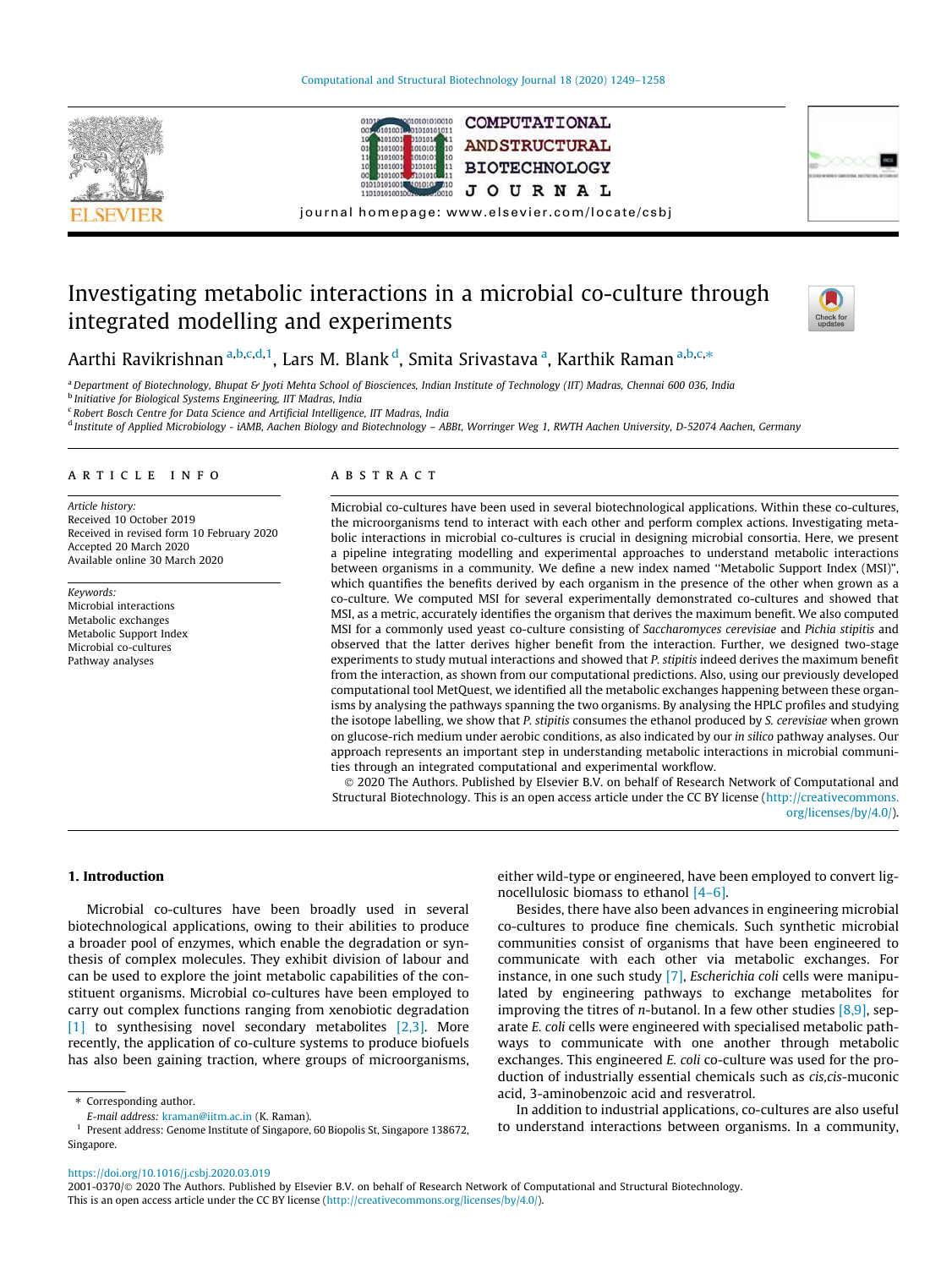microbes orchestrate several complex functions by communicating with one another, commonly via metabolic interactions [10]. These interactions define the relationships between the organisms and shape the overall structure of the microbial community. Computational studies have provided insights into the pairwise relationship between members in a community  $[11-15]$ .

Understanding the metabolism of individual organisms, as well as investigating the metabolic interactions that happen in a community, is central to designing a microbial consortium for a given application. There are likely multiple metabolites exchanged between the consortium members. Experimentally identifying and understanding the role of these metabolic exchanges and interactions entails the profiling of both intracellular and extracellular metabolites. Such untargeted metabolomic profiling becomes very difficult [16], especially when it involves a co-culture of organisms. Although complete exometabolomic analysis has been recently carried out for a few microbial communities [17,18], it is still very difficult to map the individual metabolites to the organisms that produced them in the co-culture.

In this study, we design a comprehensive workflow integrating computational and experimental approaches to predict and validate the microbial interactions in a co-culture. We adopt a threepronged approach to study a co-culture of two industrially important yeast species [19], viz., *Saccharomyces cerevisiae* and *Pichia stipitis*, drawing on computational analyses, physiological studies and <sup>13</sup>C-labelling experiments. First, using our previously developed graph-theoretic algorithm, MetQuest  $[20]$ , we quantify the possible benefits derived by the microorganisms when they stay together in a community. We propose a new metric called *Metabolic Support Index (MSI)* to determine which organism derives a relatively higher benefit from the interaction. We show that this metric can successfully quantify the interactions between the organisms using a few examples of previously demonstrated microbial co-cultures. Using one of the widely used co-cultures consisting of *S. cerevisiae* and *P. stipitis*, we test the various predictions from our computational analyses. Several studies previously performed have used these organisms not only to produce ethanol from multiple carbon sources [21–23] but also to computationally model and understand the interactions between the organisms [24,6]. With this model system of organisms, we identify potential metabolic exchanges and perform experimental verifications. Next, using isotope-labelling studies, we highlight the metabolic interactions between the organisms. The results from our workflow on this model co-culture indicate that *P. stipitis* benefits from the interaction and takes up the ethanol produced by *S. cerevisiae* when grown on glucose-rich medium under aerobic conditions. Our approach represents an important step in integrating modelling with experiments to understand and characterise microbial interactions in communities. Ultimately, the design of such microbial communities for specific applications is envisaged.

#### 2. Materials and methods

### *2.1. Computational methods*

In this section, we describe the *in silico* methods to calculate the *Metabolic Support Index (MSI)* and identify the metabolic exchanges between the organisms.

#### *2.1.1. Calculation of MSI*

To quantify the benefits derived by a given organism in a community, we define a new metric, Metabolic support index (MSI). We compute MSI for a given organism *A* in the community  $A \cup B$ , as the fraction of reactions *stuck* in the metabolic network of *A*, but relieved in the presence of organism *B* in the community (see  $Fig. 1)$  as

$$
MSI(A|A \cup B) = 1 - \frac{n_{\text{stuck},A|A \cup B}}{n_{\text{stuck},A|A}}
$$
(1)

where  $A \cup B$  denotes the community metabolic network comprising both organisms *<sup>A</sup>* and *<sup>B</sup>*; *<sup>A</sup>* denotes the bi-partite metabolic network of organism A,  $n_{stack,AA}$  denotes the number of stuck reactions in  $A, n_{stuckA|A\cup B}$  denotes the number of stuck reactions of *A* in  $A \cup B$ . Further,  $MSI(A|A \cup B) = 1$  indicates that the organism *A* fully benefits from the interaction with organism  $B$ ,  $MSI(A|A \cup B) = 0$  indicates that organism *A* does not derive any benefit from the interaction with organism *B*. It should be noted that not all the reactions that have been activated would be used by the organism for the growth. MSI indicates the increase in the metabolic capacities of the organisms and does not merely capture the support an organism receives for higher growth.

We used our previously developed algorithm, MetQuest [20], to determine the number of reactions that can be *visited* or *stuck*, depending on the presence of precursor metabolites. *Stuck* reactions are those reactions whose precursor metabolites cannot be synthesised by the metabolic network using the given input conditions, while *visited* reactions are those reactions whose input metabolites are all present and hence the reaction can proceed.

To calculate MSI for a microorganism, we first constructed the directed bipartite graph of the individual organism, followed by the joint bipartite graphs of the combination of organisms from their respective genome-scale metabolic models (GSMMs) using the construct\_graph module from the previously developed metquest Python package (https://github.com/RamanLab/metquest). Depending on the availability of the GSMMs of the organisms, we obtained them either from the respective publications [25–29] or from the Path2Models database [30]. We applied our algorithm using a set of starting seed metabolites, which included the co-factors, co-enzymes and the carbon source used in the respective experiments. For our co-culture of interest, i.e., *S. cerevisiae* and *P. stipitis*, the seed metabolite set consisted of components from YNB minimal medium, D-glucose as the carbon source along with the set of co-factors and co-enzymes. All the data files are available in Supplementary data.

Next, using the guided\_bfs module in the package, we obtained the number of *stuck* reactions from two different scenarios: (a) when the organisms are analysed independently as ''single" graphs ( $n_{\text{stuck,AA}}$ ), (b) when they are grown along with other organisms as a "joint" graph ( $n_{\text{stuck},A|A\cup B}$ ). Using Eq. (1), we calculated the MSI of the organisms. Also, in both the cases, we also obtained the *scope*, i.e., the set of metabolites that can be produced from the given set of seed metabolites. All the simulations were carried out in Python 3.6 on an Intel®Core i7-2600 Desktop with 24 GB RAM, running Ubuntu 18.04.1 LTS.

#### *2.1.2. Pathway analyses on the community metabolic network*

To identify the potential metabolic exchanges happening between *S. cerevisiae* and *P. stipitis*, we first enumerated all the pathways until a pathway length cut-off 75 using the find\_pathways function in MetQuest package. We constructed the joint bipartite graph of *S. cerevisiae* and *P. stipitis* from their respective GSMMs [29,27] using the construct\_graph module. We used the components of YNB medium as seed metabolites along with D-glucose as the carbon source. Using home-grown Python scripts, we analysed every pathway from *S. cerevisiae* that lead to every scope metabolite in *P. stipitis* for the presence of metabolites from *S. cerevisiae*. We carried out these simulations on an Intel®Xeon®CPU E7-4850 v4 @ 2.10 GHz workstation with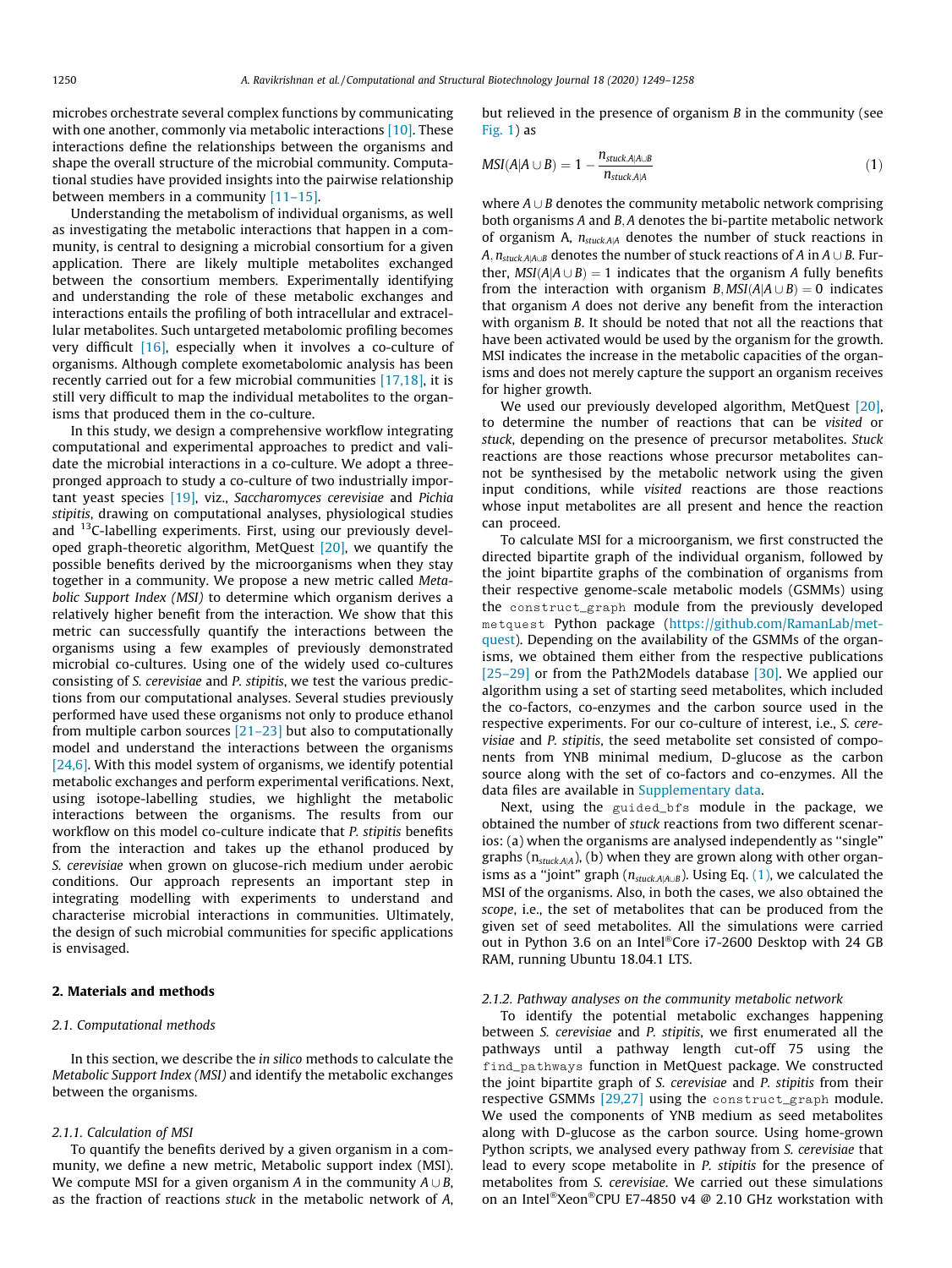



Fig. 1. Metabolic Support Index (MSI) calculations. (I) Bipartite graph of individual organisms. (II) Community metabolic network showing the metabolic exchanges. Circular nodes are metabolites (eg *<sup>M</sup>*<sup>1</sup>; *<sup>M</sup>*2), square nodes are the reactions (eg *<sup>R</sup>*<sup>1</sup>; *<sup>R</sup>*2), green coloured circular nodes represent the metabolites in the scope of *<sup>M</sup>*<sup>1</sup> and *<sup>A</sup>*1, orange coloured circular nodes represent the metabolites that is not present in the scope, orange coloured square nodes represent the stuck reactions, blue coloured square nodes represent the visited nodes. Here we see that  $n_{stuck, |A|} = 2$ ,  $n_{stuck, |A|, B} = 0$ ,  $MSI(A|A \cup B) = 1$ ; similarly  $n_{stuck, B|B} = 5$ ,  $n_{stuck, B|A \cup B} = 3$ ,  $MSI(B|A \cup B) = 0.4$ . Thus, we see that the Organism A benefits more from this interaction with Organism *B*. (For interpretation of the references to colour in this figure legend, the reader is referred to the web version of this article.)

1 TB RAM, running CentOS 7.5.1804. The scripts and the data used in these analyses are available in online datasets (Supplementary data).

### *2.2. Experimental methods*

### *2.2.1. Yeast strains used*

In this study, we used *S. cerevisiae* (MTCC 171) and *P. stipitis* (NCIM 3497), procured from Microbial Type Culture Collection, Chandigarh, India, and National Collection of Industrial Microorganisms, Pune, India, respectively.

#### *2.2.2. Culture maintenance and inoculum preparation*

The yeast strains were independently maintained on YPD agar consisting of 3 g/L Yeast extract, 10 g/L Peptone, 20 g/L Glucose and 1% agar (HiMedia Laboratories Pvt Ltd, Mumbai, India). From the agar plate, one colony was picked and inoculated in YPD medium and was grown at 30  $\degree$ C. For the long-term storage, cultures from mid-log phase were collected and maintained as  $30\%$  (v/v) glycerol stocks and stored at  $-80$  °C.

Glycerol stocks of the respective yeast strains were revived by streaking them onto a YPD Agar plate and incubating at 30  $\degree$ C for 24 h. The primary cultures were initiated as suspension cultures by inoculating single colony on YPD medium, followed by YNB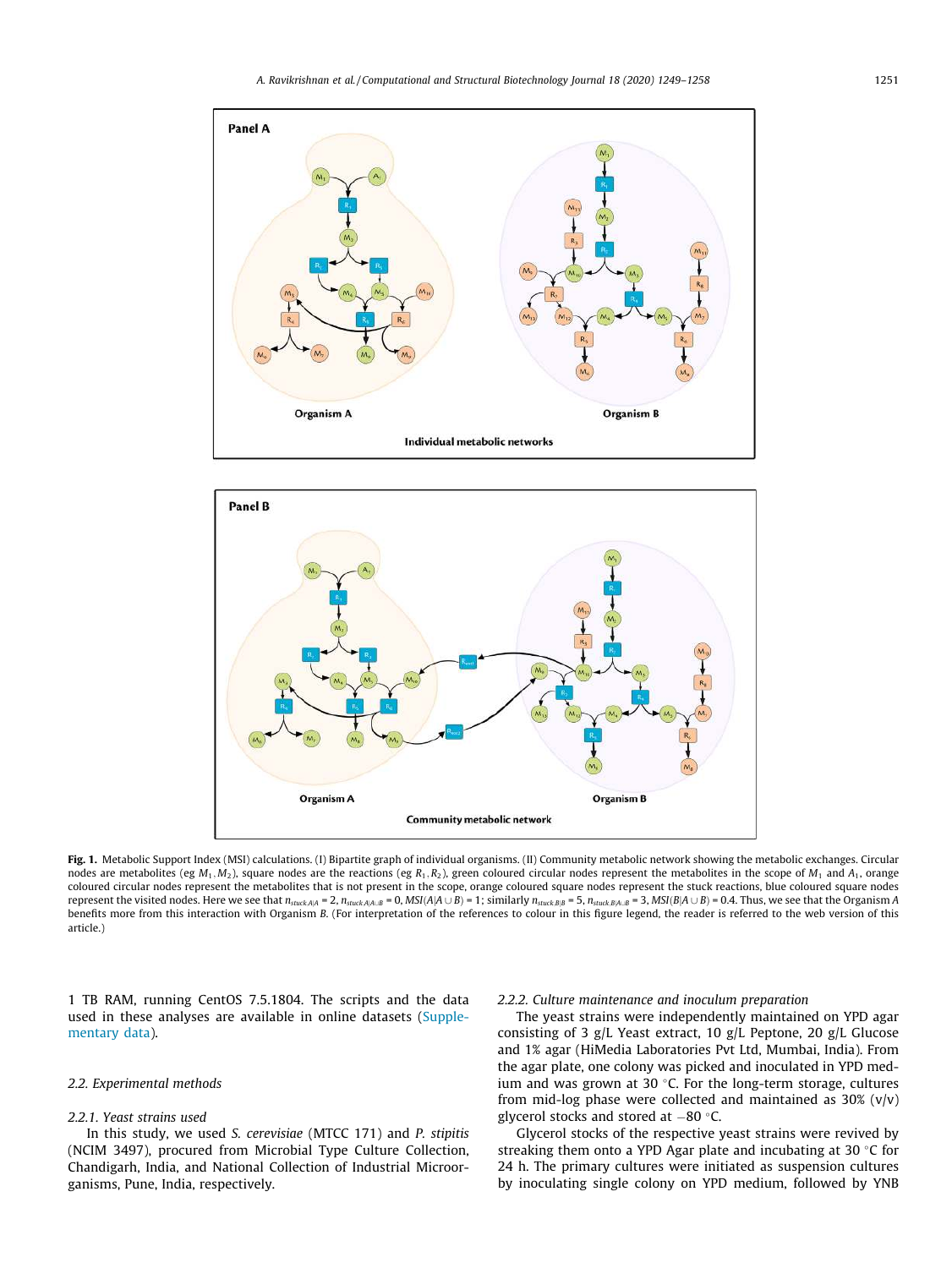minimal medium without amino acids (Sigma–Aldrich, Germany) supplemented with 10 g/L glucose (Carl Roth GmBH, Germany). The culture was grown in minimal medium until midlogarithmic phase and used for subsequent experiments. All the experiments were carried out in YNB minimal medium using glucose (Carl Roth GmBH, Germany) as the carbon source.

#### *2.2.3. Growth kinetics of mono-culture and co-culture*

To determine the substrate utilisation and product secretion profiles, growth kinetic experiments of both the yeast strains, *S. cerevisiae* and *P. stipitis* were carried out. The culture from the well-grown primary inoculum was inoculated in 500 mL Erlenmeyer flasks consisting of 25 mL of YNB medium with 10 g/L Glucose. For all the experiments, we maintained the starting Optical Density (OD) as 0.17. The experiment was carried out at 300 rpm, 30 $\degree$ C and the growth was continuously monitored online using the Cell Growth Quantifier (CGQ; Aquila Biolabs GmBH, Germany). Samples were withdrawn at regular intervals for analysing the spent metabolites through High-Performance Liquid Chromatography (HPLC).

#### *2.2.4. Growth analysis in the spent medium*

We designed a two-step shake flask experiment to determine if there were any interactions between the organisms. Briefly, in the first stage, *S. cerevisiae* and *P. stipitis* were independently grown in minimal YNB medium with 10 g/L Glucose. The growth was continuously monitored online using CGQ (Aquila Biolabs GmBH, Germany), and the samples were withdrawn at the start of the experiment, early and late exponential phase. CGQ measures the backscattered light emitted by the growing microbial cells. Data analysis, processing and visualisation, were carried out using CGQuant software version 7.3 (Aquila Biolabs GmBH, Germany).

Samples were analysed in HPLC to check if the carbon source was completely depleted. At this stage, the cells were separated from the broth by centrifuging at 8000 rpm,  $4 \degree C$  for 10 min, and the supernatant was filter sterilised. In the next step, to these supernatants, YNB medium and 5 g/L glucose were added. This was done to ensure that these organisms could grow and build the necessary machinery to take up the nutrients from the supernatant. The working volume was 20 mL. We designated the spent medium obtained from *S. cerevisiae* and *P. stipitis* as *SupSce* and *SupPst* respectively. We inoculated these supernatants with either of these organisms, i.e., to the *SupSce* we added *P. stipitis* and to the *SupPst* we added *S. cerevisiae*, such that the initial OD was  $0.17 \pm 0.1$ . We continuously monitored the growth of these organisms using CGQ and analysed the samples for residual carbon source and the extracellular metabolites using HPLC at the start and end of experiments. Also, we compared the growth of the organisms with that in the control, where the supernatant was replaced with sterile distilled water. The experimental scheme is as shown in Fig. 2.

To check for the metabolic interactions, we repeated the same two-stage experiments as above, with a single modification. Instead of naturally labelled glucose, we used 100% uniformly labelled ( $U^{-13}C$ ) glucose as the carbon source in the first step to cultivate the microorganisms individually. Samples withdrawn were analysed through HPLC for the residual carbon and the extracellular metabolites. The biomass at the end of 24 h was analysed using Gas chromatography-mass spectrometry (GC–MS) to identify the labelling patterns of the amino acids alanine, valine, serine and aspartate.

### *2.3. Analytical methods*

### *2.3.1. Quantification of glucose and other by-products*

The yeast supernatant was quantified using High Performance Liquid Chromatography (HPLC) (System Gold125 Solvent Module,

Beckman Coulter, USA) with an organic acid stationary phase  $(300 \times 8$  mm, 10 um particle size) (CS Chromatographie Service GmbH, Langerwehe, Germany) under the following conditions: Mobile phase 5 mM Sulfuric acid, Flow rate – 0.5 mL/min, Column Temperature – 50  $\degree$ C using a Refractive Index Detector (KNAUER Wissenschaftliche Geráte, Berlin, Germany). Standard plots (with  $R^2$  = 0.98) for the metabolites ethanol (Carl Roth GmbH, Germany)  $(0.25-2 \times (v/v))$  and glucose  $(2-15 \text{ g/L})$  were prepared by injecting known quantities and measuring the area under the respective peaks.

### *2.3.2. GC–MS to identify labelling patterns in biomass*

To identify the labelling patterns in the biomass, we adapted the protocol from [31]. Briefly, 0.3–0.4 mg of the biomass were resuspended in 150 µL 6 M Hydrochloric acid (HCl) and transferred to 1.5 mL glass vials (Part Number AR0-3940-12 Phenomenex). The suspension was incubated at 105  $\degree$ C for 6 h for hydrolysis, and dried overnight at 85 $\degree$ C. To the dried hydrolysate, 30 uL acetonitrile and 30 uL N-methyl-N-tert-butyldimethylsilyltrifluoroacetamide (MBDSTFA) was added and incubated at 85 °C for 1 h. The samples were cooled and immediately analysed using a GC–MS single quadrupole system using the ''Full scan" mode. The system consisted of a TRACE™ GC Ultra, a TSQ 8000 XLS Triple-Quadrupole MS equipped with PTV-injector (Thermo Fisher Scientific, Waltham, MA, USA) and a ThermoScientific TriPlus RSH Autosampler. The separation of the amino acids was achieved using Trace GOLD TG-SilMS fused silica column (length 15 m; inner diameter  $0.25$  mm; film thickness  $0.25$   $\mu$ m). The injector temperature was set at 270  $\degree$ C, and the column oven was set at 140  $\degree$ C for 1 min, and the temperature was steadily increased to 310 °C with a ramp of 10 °C/min, and a hold time of 1 min. The equipment was operated under a steady gas flow of 1 mL/ min of helium with a split ratio of 1/15. For every measurement,  $1 \mu$  L of the sample was injected. The resulting chromatogram and the mass spectra of the samples were analysed by comparing with those of amino acids standards (Sigma Aldrich, Germany). All the mass spectra and the chromatograms were analysed on Thermo XCalibur 2.2 software (Thermo Fisher Scientific, Waltham, MA, USA).

### *2.3.3. In silico methods to identify the isotopomer distribution in amino acids*

From the chromatogram and the mass spectra, the peaks were identified by comparing the retention times of different amino acids with that of standards. The mass spectrum of each derivatised amino acid was also compared against the NIST Library using NIST MS Search software (https://www.nist.gov/srd/nist-standardreference-database-1a-v17) to confirm the presence of corresponding amino acid. Also, we determined the average carbon labelling and the relative abundance of every fragment after performing corrections for proton gain and original biomass using the iMS2Flux software  $[32]$ . For all our calculations, we used the (M-57) fragment of the amino acids, since it captures information about all the carbon atoms in an amino acid.

### 3. Results

In this study, we present a workflow integrating modelling and experimental approaches to understand the microbial interactions between organisms in a community. In the current section, we present the results from our three-pronged approach, which includes computational, physiological and labelling studies.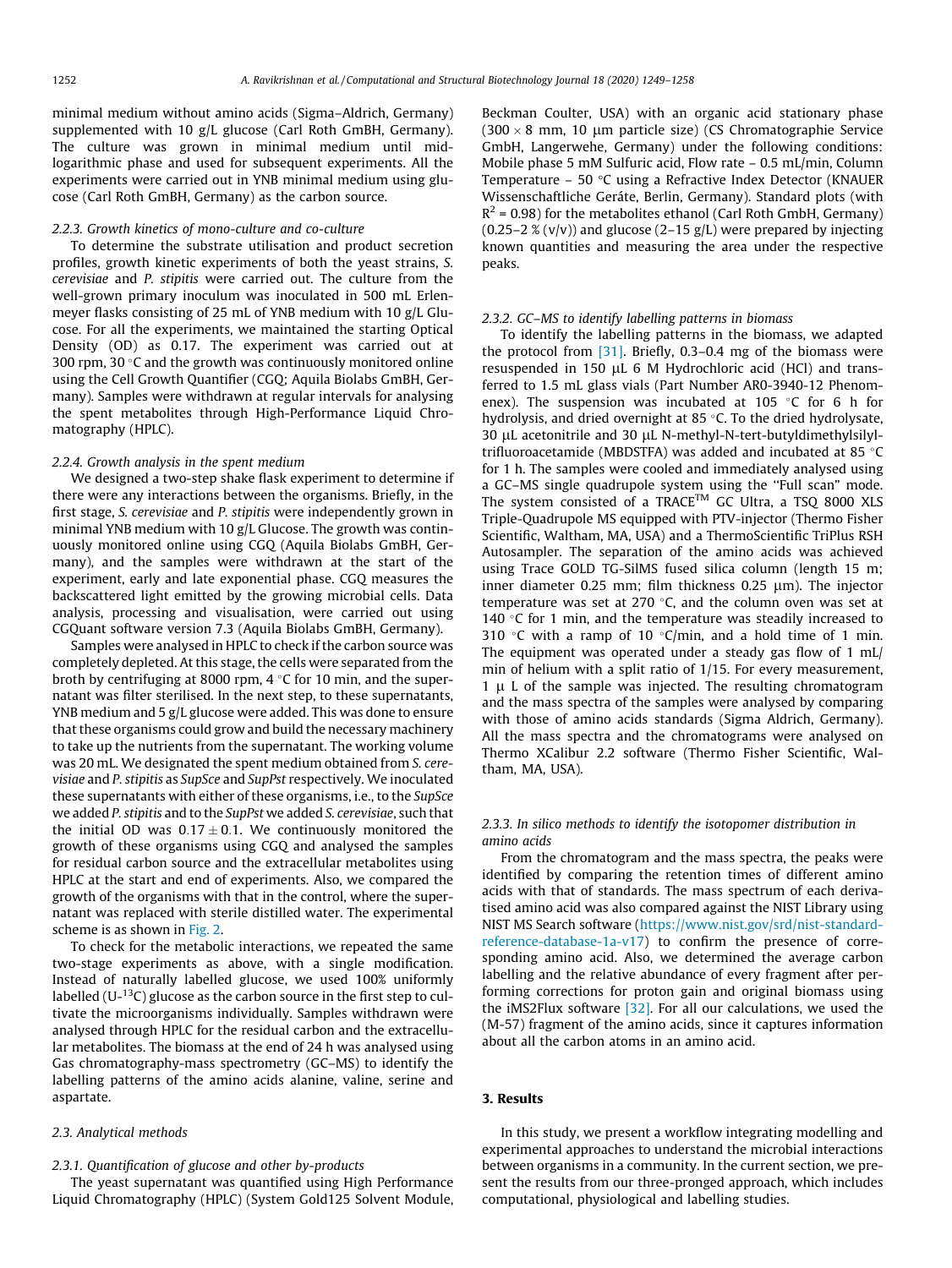

Fig. 2. Two-stage experimental setup to identify metabolic interactions. In stage 1 (top panel), the first organism is grown in a minimal medium consisting of glucose. In stage 2 (bottom panel), the supernatant from the first organism is used as the medium to grow the second organism, and the growth is compared with that of the control where sterile distilled water is used instead of the supernatant.

### *3.1. Metabolic support index quantifies the benefits derived by organisms in a community*

To quantify the benefits derived by the organisms in a community, we computed the metric, Metabolic Support Index (MSI), as described in Methods  $\S$ 2.1.1. MSI essentially quantifies the fraction of an organism's metabolic network that is ''enabled" by the presence of the other organism. An MSI of zero indicates that the organism does not receive any metabolic support from the other, while an MSI of unity indicates that the organism receives all the metabolites required to ''enable" the *stuck* reactions. In essence, MSI points to the metabolic exchanges between the organisms.

We calculated MSI for several pairs of organisms, which have been experimentally demonstrated to grow together as a community and where mutual interactions between the organisms have been reported (Table 1). By comparing the MSI of individual organisms, we determined the organism from the pair that derives the maximum benefit. In addition, we also quantified the interactions based on the increase in the number of metabolites produced by one organism in the presence of the other (Supplementary Table 1). Such an increase points to the synergy and the possible metabolic interactions between the organisms. Our observations also point to an increase in metabolic co-operation as reported previously [11].

In all the cases considered, organism A (Column 1) derives a higher benefit in the co-culture than organism B (Column 2). These observations are in exact agreement with those made by the experimental studies (Column 5) evaluating the relative biomasses of the two organisms and their ability to co-exist. For instance, we observe that the MSI of *Ketogulonicigenium vulgare* is 0.1, while that of *Bacillus megaterium* is 0. This indicates that no additional pathways have been activated in *B. megaterium*, in the presence of *K. vulgare*. On the other hand, in *K. vulgare*, 41 additional reactions were *visited* in the co-culture (Supplementary Table 1), which were originally *stuck* in the mono-culture. These results indicate the additional metabolic support *K. vulgare* receives from *B. megaterium*. It is interesting to note that this co-culture system has been widely studied for its applications in vitamin C production; these studies also indicate that *B. megaterium* is a helper strain that enhances the growth and proliferation of *K. vulgare* [33–35].

In another co-culture consisting of *Yarrowia lipolytica* and *Cellulomonas fimi*, we observe that MSI of *Y. lipolytica* (0.119) is almost 10 times that of *C. fimi* (0.014). This is because of the additional 123 reactions in *Y. lipolytica* that have now been *visited*, in the presence of *C. fimi*. The conversion of these *stuck* reactions to *visited* reactions in the co-culture also points to the enrichment in the metabolic capabilities of *Y. lipolytica*, as also observed from the increase in the *scope* size of joint metabolic networks (Supplementary Table 1). These results indicate that *Y. lipolytica* derives the maximum benefit when grown as a co-culture with *C. fimi*. These metabolic exchanges could have led to the increase in its growth in co-culture, as observed in the experimental studies previously reported [17]. Similarly, in all the other cases we have considered, we show that the trends in MSI agree exactly with the results demonstrated experimentally (Table 1).

Next, we calculated the MSI for the co-culture of our interest, consisting of *S. cerevisiae* and *P. stipitis*. Here, we compute a MSI of *P. stipitis* of 0.063, nearly three times higher than that of *S. cerevisiae* (0.025). In addition, we observe 21 reactions in *P. stipitis* that have been enabled in the presence of *S. cerevisiae*. These results indicate that *P. stipitis* benefits from the interaction with *S. cerevisiae*, which we proceeded to verify using growth kinetic experiments.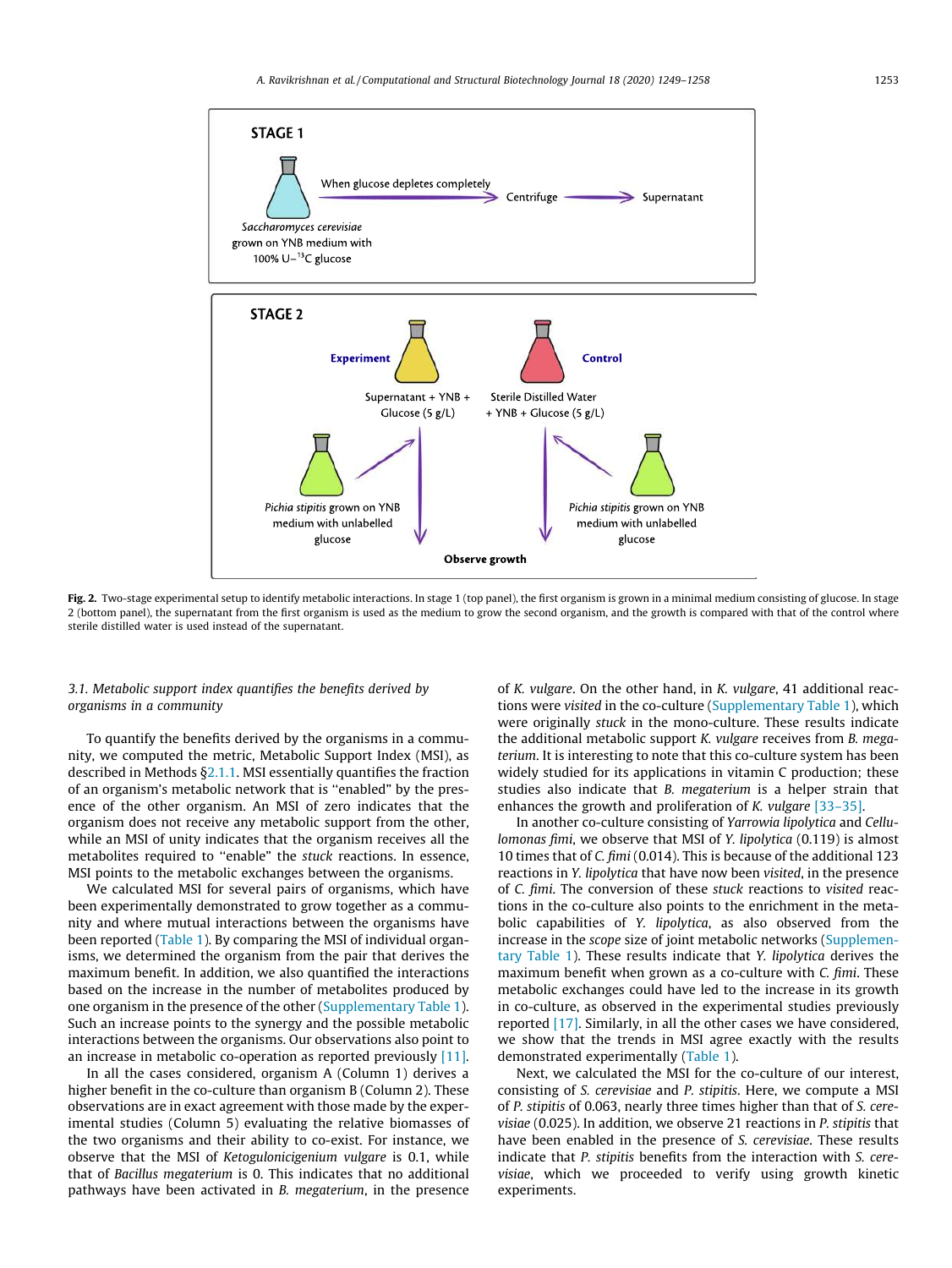#### Table 1

MSI to quantify pairwise interactions. The table presents pairwise MSI for examples from the literature. The higher the value of MSI, the better is the benefit the organism derives through this interaction. The references in Column 1 and 2 pertain to the source of the respective GSMMs. The value in bold in each row indicates the MSI of the organism that benefits from the interaction.

| Organism A                      | Organism B                      | MSI(A) | MSI(B) | Comments                                                                                                                                          |
|---------------------------------|---------------------------------|--------|--------|---------------------------------------------------------------------------------------------------------------------------------------------------|
| Ketogulonicigenium vulgare [25] | Bacillus megaterium [25]        | 0.107  | 0.0    | B. megaterium acts as a helper strain for K. vulgare by<br>providing additional metabolites [36,37]                                               |
| Clostridium cellulolyticum [28] | Clostridium acetobutylicum [26] | 0.039  | 0.001  | C. acetobutylicum helps C. cellulolyticum to grow and<br>metabolize cellulose under non-favourable conditions<br>through metabolic exchanges [38] |
| Pichia stipitis [29]            | Saccharomyces cerevisiae [27]   | 0.063  | 0.025  | P. stipitis benefits from the interaction with S. cerevisiae by<br>taking up additional metabolites from the latter (this study)                  |
| Yarrowia lipolytica [30]        | Cellulomonas fimi [30]          | 0.119  | 0.014  | C. fimi provides additional metabolites to Y. lipolytica in a<br>co-culture setup [17]                                                            |
| Desulfovibrio vulgaris [30]     | Methanococcus maripaludis [30]  | 0.176  | 0.03   | D. vulgaris benefits from the interaction with M. maripaludis<br>[39]                                                                             |

### *3.2. In silico pathway analyses reveals several interesting metabolic exchanges*

To investigate the metabolic exchanges between *S. cerevisiae* and *P. stipitis*, we exhaustively enumerated all the pathways on a community metabolic network, using our previously developed algorithm MetQuest (see Methods). MetQuest identifies all possible pathways from a given set of seed metabolites to all the reachable metabolites, whose size is less than or equal to a given cut-off. The pathway so obtained is complete, i.e., it contains all the reactions necessary to produce every metabolite constituting the pathway.

We computed all the pathways starting from D-glucose in *S. cerevisiae* that lead to various metabolites in *P. stipitis*. In total, we observed multiple pathways in *P. stipitis* that were involved in the production of 668 different metabolites (Supplementary Table 2). A closer analysis of these pathways revealed the presence of 45 different exchange metabolites from *S. cerevisiae*. These exchange metabolites were involved in the production of 634 metabolites (Supplementary Table 2). Of these 45 metabolites, we note that acetaldehyde,  $\alpha$ -ketoglutarate, ethanol and sorbitol were the most commonly exchanged metabolites since they involved in the production of over 400 metabolites in *P. stipitis* (Supplementary Fig. S1). Further, we checked for the presence of transporters for these 45 metabolites from their GSMMs and identified that 22 metabolites had putative protein transporters, 9 metabolites were transported via proton symport or antiport and the rest 14 were transported via passive transport/diffusion (Supplementary Table 3).

Further, to determine if there were any additional benefits in terms of metabolic exchanges leading to the overall biomass production, we analysed all the pathways from *S. cerevisiae* Dglucose to the amino acids in *P. stipitis*. Amongst the 45 metabolites listed above, we observed a total of 34 exchange metabolites to be involved in the pathways producing different amino acids (Supplementary Table 4). It was interesting to note that of the most commonly exchanged metabolites, acetaldehyde,  $\alpha$ -ketoglutarate, ethanol and sorbitol take part in the production of more than ten amino acids.

Several studies previously carried out on this co-culture have demonstrated its ability to produce ethanol from a variety of substrates [21,22]. However, from our computational predictions, we observed ethanol transfer from *S. cerevisiae* and *P. stipitis*. The ethanol so transferred was involved in multiple pathways, which produced 418 metabolites in *P. stipitis* (Supplementary Table 5). We then decided to experimentally check if ethanol was indeed exchanged between the organisms, as predicted from our pathway analyses. This would help in designing better processes with a predefined harvest time where this co-culture of organisms is used for ethanol production from other carbon sources.

*3.3. P. stipitis exhibits higher cell density in cell-free supernatant of S. cerevisiae*

To check for the existence of mutual interactions between *S. cerevisiae* and *P. stipitis*, we carried out mono- and co-culture growth kinetics experiments with these organisms on a minimal medium containing 10 g/L D-glucose as the carbon source. From the growth curves (Fig. 3a), we observed that the co-culture cell density was in between that of the respective mono-cultures. This provided indications on the ability of the organisms to co-exist. Further, the co-culture showed a diauxic pattern of the growth curve, indicating that a few metabolites from the supernatant may serve as the carbon source.

Next, to identify the organism that benefits from the interactions, we designed and carried out the two-stage experiment. In stage 1, the first organism was grown in a minimal medium consisting of glucose. In stage 2, the supernatant from the first organism was used as the medium to grow the second organism, and the growth was compared with that of the control where sterile distilled water was used instead of the supernatant (refer  $\S 2.2.4$  for more details). Interestingly, from the growth curves of the stage 2 (Fig. 3b), we observed that at the end of 24 h, *P. stipitis* exhibited a 1.34-fold higher cell density (520) when grown in the supernatant of *S. cerevisiae*, in comparison to that seen in the control (310). In addition to the increased cell density, *P. stipitis* clearly exhibited a diauxic growth pattern, indicating the presence of an alternate metabolite in the supernatant that was used as the carbon source. We did not observe any increase in the cell density of *S. cerevisiae* when grown in the supernatant of *P. stipitis*. This observation also corroborates the higher MSI for *P. stipitis* in the community, indicating that *P. stipitis* derives a higher benefit when grown together with *S. cerevisiae* under these conditions.

### *3.4. In silico pathway analyses and isotope labelling experiments confirm ethanol transfer from S. cerevisiae to P. stipitis*

In the next step, we experimentally determined the metabolic exchanges happening between *S. cerevisiae* and *P. stipitis* using the same two-stage experimental setup. We performed HPLC analyses on the samples withdrawn at 0 h and 24 h time points of the second stage, where *P. stipitis* was grown in the supernatant of *S. cerevisiae*. Interestingly, we observed that the concentration of ethanol had reduced from 2.4  $g/L$  (in 0 h) to 0.0  $g/L$  (24 h).

Motivated by the reduction in the ethanol concentration and the predictions of metabolic exchanges from our computational studies (§3.2), we hypothesised that *P. stipitis* was consuming the ethanol produced by *S. cerevisiae*. To confirm this, we studied the  $13C$  labelling patterns of amino acids. We used the metabolic network of *S. cerevisiae* [40,41] to line-out the ethanol metabolism in *P. stipitis* (Fig. 4). As in all yeast, the carbon skeleton of ethanol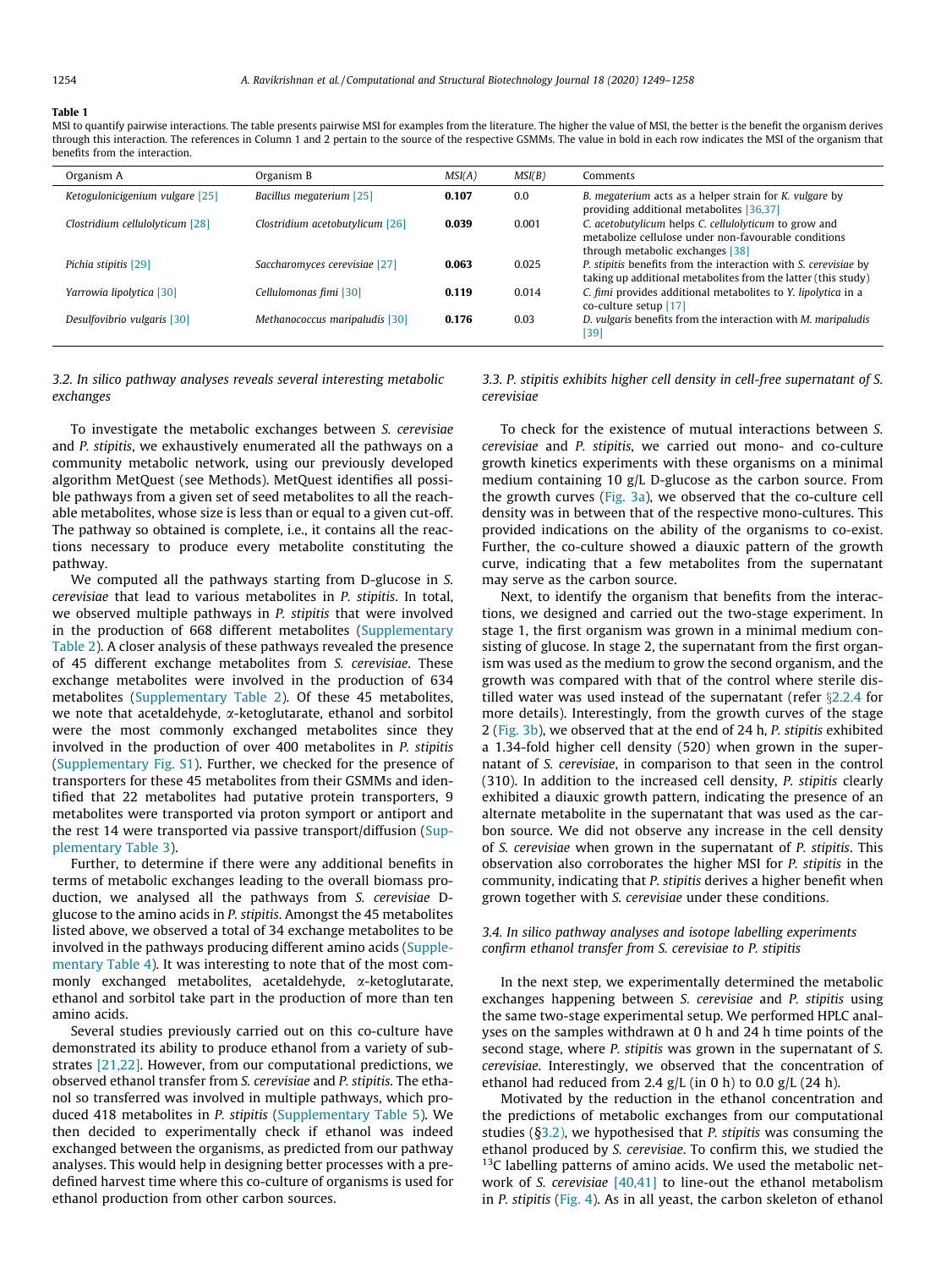

Fig. 3. Growth curves: (a) Growth curves of mono- and co-cultures of *P. stipitis* and *S. cerevisiae*. These experiments were carried out in YNB (defined) medium. Here, --represents the co-culture of *P. stipitis* and *S. cerevisiae*, ---- represents the mono-culture of *P. stipitis* and ---- represents the mono-culture of *S. cerevisiae*. Note that the growth curve of co-culture exhibits a diauxic pattern and lies between those of mono-cultures of *P. stipitis* and *S. cerevisiae*. (b) Comparison of the growth curve of *P. stipitis* grown on the supernatant of *S. cerevisiae* with that grown in control. This experiment was performed according to the scheme showed in Fig. 2. Here, ----- represents control and represents experimental condition. Note the diauxic pattern of growth curve when *P. stipitis* is grown in the supernatant of *S. cerevisiae*. All the experiments were carried out at 30°C and 300 rpm. In both the cases, the growth was monitored online using CGQ (Aquila Biolabs). The experiments were performed in triplicates. Error bars represent the standard deviation values obtained from CGQuant software version 7.3. For more details on methods, see §2.2.3 and §2.2.4.



Fig. 4. Metabolic network showing the central carbon metabolism in *P. stipitis*. Ethanol is directly involved in the production of amino acids aspartate, alanine and valine, which is produced from oxaloacetate and pyruvate. Through gluconeogenesis pathway, which has been reported to be observed when yeasts grow on non-fermentable carbon sources, ethanol is also involved in the production of serine.

is incorporated into the TCA cycle  $[42]$ , while the anaplerotic reaction is the glyoxylate shunt. Hence, one would expect label to be present in aspartate (from oxaloacetate) and glutamate (from ketoglutarate). The malate and oxaloacetate can be converted to pyruvate to fuel gluconeogenesis, which is one of the indispensable pathways when yeasts grow on non-fermentable carbon sources [43]. The incorporation of the C2 of ethanol into the C3 of, e.g., pyruvate (a compartmented metabolite) and later into phosphorylated C3 of glycolysis in the cytosol can be tracked via alanine, valine, and serine, respectively. We checked for the incorporation of <sup>13</sup>C-labelled carbon in these amino acids specifically in the (M-57)+ fragment of the respective amino acids. Interestingly, in all these amino acids, we observed isotopomers with a higher fraction of  $13C$  incorporated (Fig. 5). For instance, from the pool of amino acid aspartate, we find 28% of m4 isotopomer where all the four carbon atoms carry a  $^{13}$ C label. In addition, we also noted that there is a negligible fraction of m1 isotopomer in all the four amino acids. Further, we observed that the average carbon labelling (0.39) in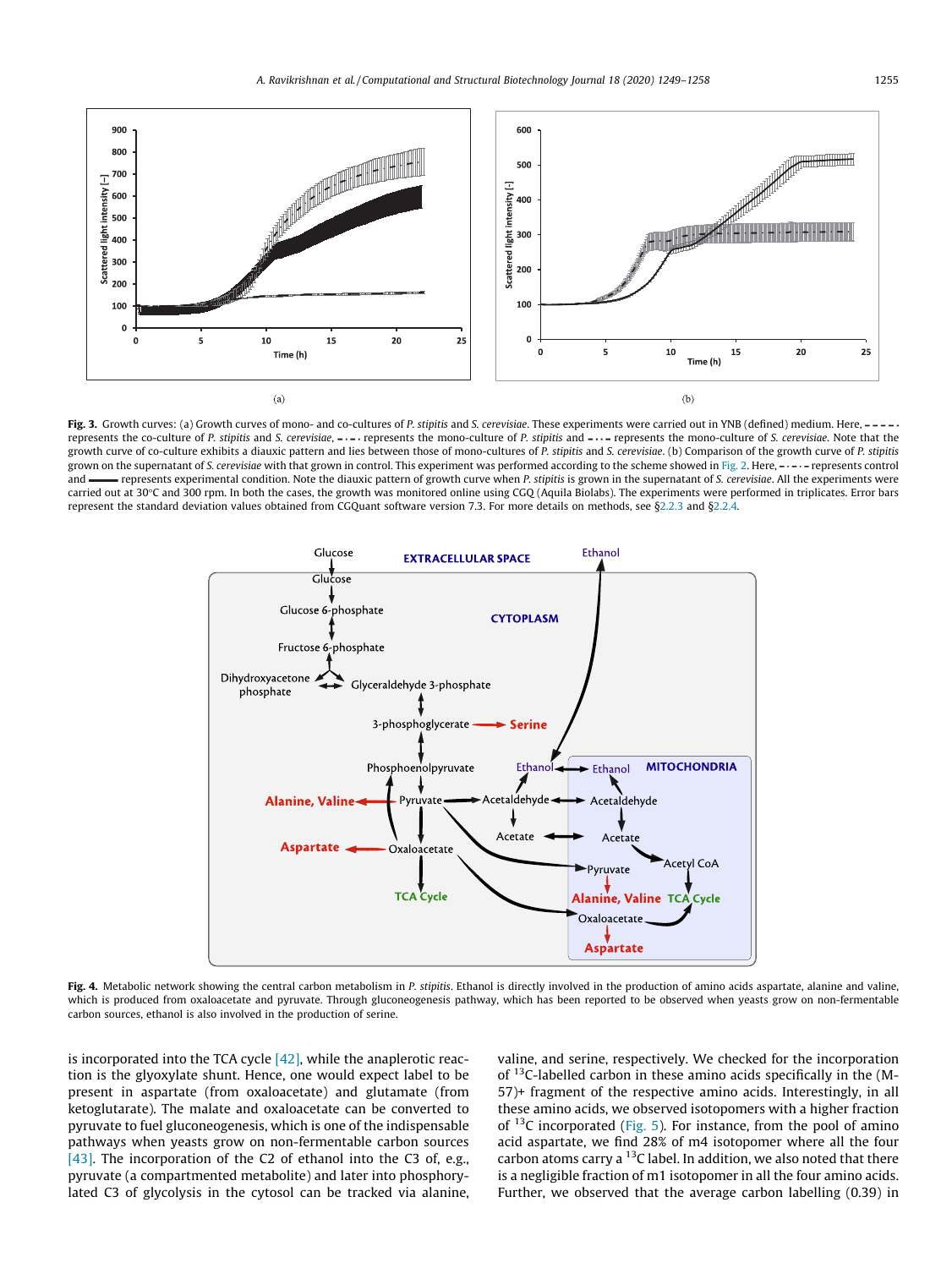

Fig. 5. Mass isotopomer distributions of four different amino acids arising from ethanol metabolism. (A) Aspartate, (B) Alanine, (C) Serine, (D) Valine. The relative abundance of heavier isotopomers of amino acids is much higher in comparison to that of control, indicating the uptake of a labelled carbon source. Note that we considered  $(M-57)$ + fragment for our analysis. The three bars indicate the results from the experiment, the control and the standard, as indicated in the legend.

these amino acids is significantly higher than that found in the control (0.005), indicating the uptake of a labelled metabolite from the supernatant (Table 2). In addition, the average carbon labelling observed in the amino acids (0.39) was almost equal to the fraction of labelled substrate present in the supernatant  $(0.42 \pm 0.01)$  indicating that nearly all the observed labels in the amino acids originated from ethanol.

## 4. Discussion

Microbial co-cultures have been used for several biotechnological applications, where the metabolic capabilities of two different organisms have been exploited. Several recent studies have designed co-cultures with microorganisms that have been genetically modified to exchange metabolites with one another. Moreover, these microbial co-cultures also serve as a models to study the fundamental cell-cell communication and community life in general. There has indeed been a growing interest in studying these microbial co-cultures/communities and identifying the interactions therein.

In this study, we systematically identify the metabolic interactions between the microorganisms in a co-culture by integrating modelling with experiments. To this end, we applied our previously developed graph-theoretic algorithm that operates on the metabolic networks of the microorganisms. We defined a new metric termed *Metabolic Support Index* (MSI) that quantifies the metabolic support each organism receives from the other in a community, in terms of the number of reactions ''enabled". We computed this metric on several co-cultures presented in literature and demonstrated that this metric can correctly identify the beneficiaries from the microbial interactions.

There have been a few studies carried out in the past that incorporate the nutrient conditions and quantify the co-operation between the organisms in a community. These studies identify the synthesising capabilities of ''joint metabolic networks" [11,44] and compute the benefits in terms of the metabolites produced by the individual organisms in a community. Our metric, MSI, on the other hand, determines the number of additional reactions that can be activated in one organism in the presence of other due to the metabolic exchanges. In addition, MSI also gives an idea about the metabolic enrichment arising out of microbial cooperation. Further, the reactions facilitating metabolic exchanges between the organisms can be used as a potential target for over-expression. Such reactions could be used to improve the cooperation between the organisms through the exchange of metabolites. Experimentally, MSI can be easily verified by designing appropriate medium conditions depending on the input seed metabolites.

Further, to integrate the predictions with the experiments, we calculated MSI for a well-known yeast co-culture system [19] consisting of *P. stipitis* and *S. cerevisiae* and identified that *P. stipitis*, with a higher MSI, benefits from this interaction. Moreover, we also identified the pathways spanning the two organisms and identified the set of metabolites that can be exchanged between the two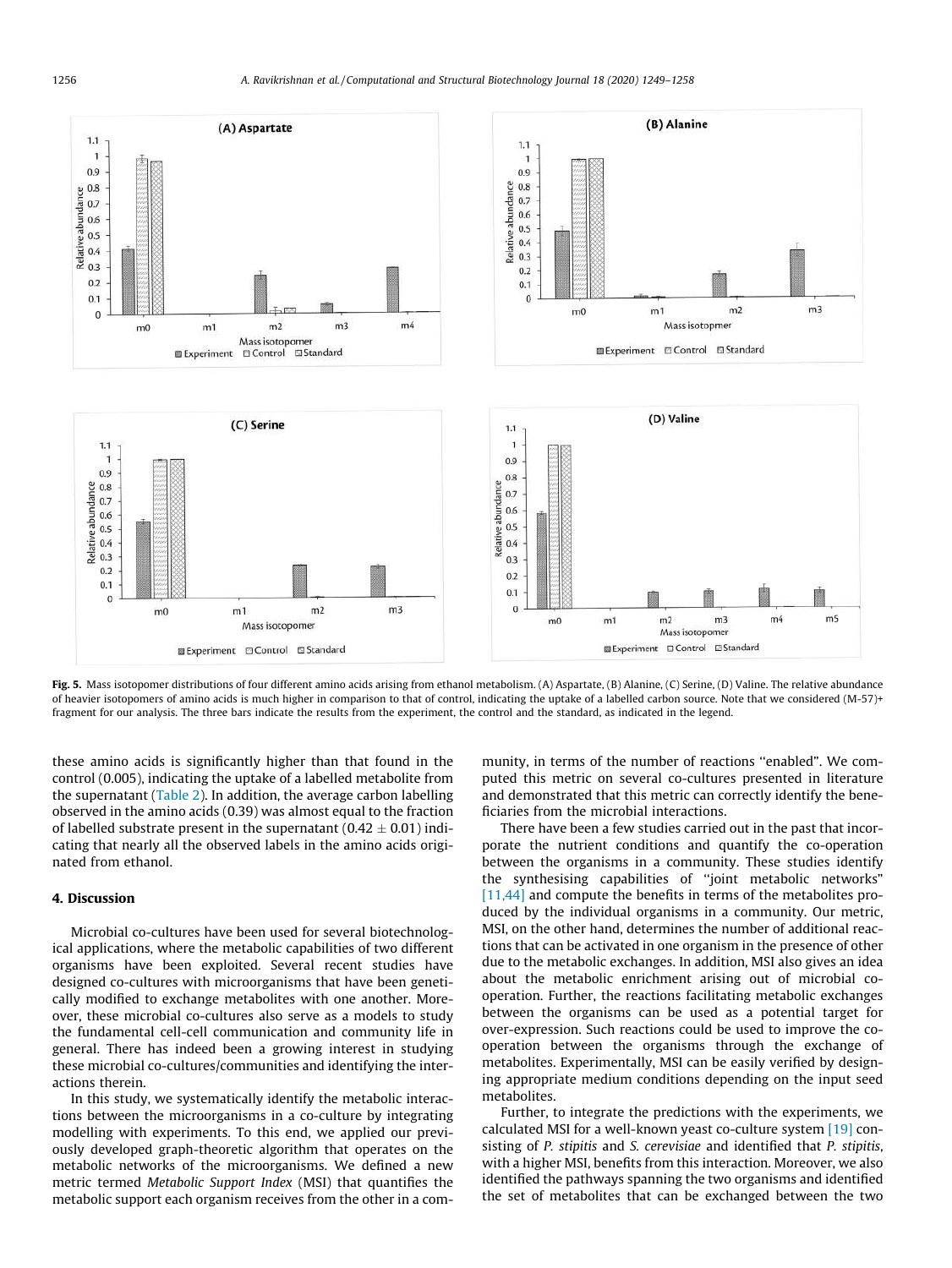Table 2 Average carbon labelling in amino acids.

| Amino   | Mass of the | Average carbon labelling |         |  |
|---------|-------------|--------------------------|---------|--|
| acids   | fragment    | Experiment               | Control |  |
| ala     | 260         | 0.455                    | 0.003   |  |
| asp     | 418         | 0.449                    | 0.015   |  |
| ser     | 390         | 0.367                    | 0.002   |  |
| val     | 288         | 0.294                    | 0.001   |  |
| Average |             | 0.391                    | 0.005   |  |
|         |             |                          |         |  |

organisms. Interestingly, we also note that our computational analyses indicate some benefit for *S. cerevisiae* (MSI = 0.025), while experimentally we observe no such benefit. This is because the calculation of MSI involves only the stuck reactions in one organism that have been relieved in the presence of other organisms. Due to the redundancy in metabolic pathways  $[45]$ , we observe that metabolites synthesised by these stuck reactions are already produced by other reactions in alternate pathways. However, in the presence of other organisms, these stuck reactions get activated and hence contribute to the MSI value. On the other hand, in experiments, these metabolites would be synthesised by *S. cerevisiae* using its alternate pathways since they are a part of essential components of the cells. Hence this benefit is not observed experimentally.

We also performed two-stage experiments using this co-culture and found that: (a) *P. stipitis* benefits from the interaction, as shown by a higher value of MSI compared to that of *S. cerevisiae* and (b) *P. stipitis* consumes the ethanol produced by *S. cerevisiae* as also observed in previous studies. Also, from the labelling studies, it is also interesting to note the complete absence of m1 isotopomer in all the amino acids analysed. Moreover, since the labelling patterns in alanine and valine are different, it can be inferred that both cytosolic and mitochondrial routes of their synthesis were operational [42].

Our two-stage experiment is a simple methodology to establish a *proof-of-concept* for identifying the microbial interactions in a community. Indeed, the dynamics of the organisms in the coculture may be different from that observed when the organisms are independently cultivated on the cell-free supernatants. Nevertheless, this study provides first glimpse into interactions in microbial communities. Also, deciphering the co-culture dynamics would entail the use of advanced molecular biological techniques. Moreover, isotope labelling patterns of the individual organisms from the co-culture experiments are difficult to obtain. Although recent studies seek to identify labelling patterns in co-culture, these methods either require extraction of a large number of peptides [46] or are restricted to a co-culture of organisms with identical biomass composition [47].

Also, our computational method to determine the relationship between the organisms in a co-culture, captures only the positive interactions between the organisms, as with other graph-based method based on network expansion [11]. Also, alternate metrics may be required to capture the resource allocation benefits, especially in natural communities where microbes have to adapt to the continually changing niche conditions. Further, the pathways identified by MetQuest is an exhaustive set consisting of all possible exchange metabolites. It is important to note that not all these exchange reactions are likely to occur and there may be few exchange metabolites in undetectable quantities. Pruning this set would require additional information such as thermodynamic values and fluxes of reactions. Weighing the pathways based on their importance could help in ranking these exchanges and further improving the power of MSI to predict interactions. Moreover, it is important to note that not all the reactions that have been activated would have a positive effect on the organism. However, our method gives important information about the reactions that have been activated, which can be used to make informed choices while designing microbial consortia.

In sum, this study provides a systematic methodology to understand the interactions in a microbial community by integrating computational and experimental paradigms. A model-integrated approach, combining data from modelling and experiments, allows to identify the complex metabolic interactions possible between the microbes in a co-culture. Our study also underlines the utility of computational analyses to generate testable hypotheses regarding the interactions between various microbes. This generic workflow can be extrapolated to study the metabolic interactions in many microbial communities. For instance, in a community of three organisms, a simple weighting scheme could be followed using the set of stuck reactions. This unique set, relieved by two individual organisms can be suitably weighed by comparing with the common set of reactions relieved by both the organisms. Multiple pair-wise interactions within the larger communities can be compared to identify how different organisms interact with one another. Overall, our integrated workflow can pave the way for rationally designing and engineering microbial consortia tailored towards specific industrial applications.

### Declaration of interests

None.

### CRediT authorship contribution statement

Aarthi Ravikrishnan: Conceptualization, Data curation, Formal analysis, Validation, Funding acquisition, Investigation, Methodology, Writing - original draft, Writing - review & editing. Lars M. Blank: Conceptualization, Formal analysis, Funding acquisition, Investigation, Methodology, Supervision, Writing - review & editing. Smita Srivastava: Conceptualization, Formal analysis, Funding acquisition, Investigation, Methodology, Supervision, Writing review & editing. Karthik Raman: Conceptualization, Formal analysis, Funding acquisition, Investigation, Methodology, Supervision, Writing - review & editing.

### Acknowledgements

The authors thank Dr. Suresh Sudarsan, DTU Biosustain, Novo Nordisk Foundation Center for Biosustainability and Dr. Ulf Liebal, iAMB, RWTH Aachen for the useful discussions and critical comments. A.R. acknowledges the funding from the Bundesministerium für Bildung und Forschung (BMBF), Federal Republic of Germany and the University Grants Commission (UGC), Government of India for funding the exchange program and the INSPIRE fellowship, Department of Science and Technology (DST), Government of India. A.R. and K.R. acknowledge funding support from the Initiative for Biological Systems Engineering grant BIO/18-19/312/ ALUM/KARH at IIT Madras. All the authors thank the anonymous reviewers for their critical reading and constructive suggestions.

#### Appendix A. Supplementary data

Supplementary data associated with this article can be found, in the online version, at https://doi.org/10.1016/j.csbj.2020.03.019.

#### References

[1] Ijoma GN, Tekere M. Potential microbial applications of co-cultures involving ligninolytic fungi in the bioremediation of recalcitrant xenobiotic compounds. Int J Environ Sci Technol 2017;14:1787–806.